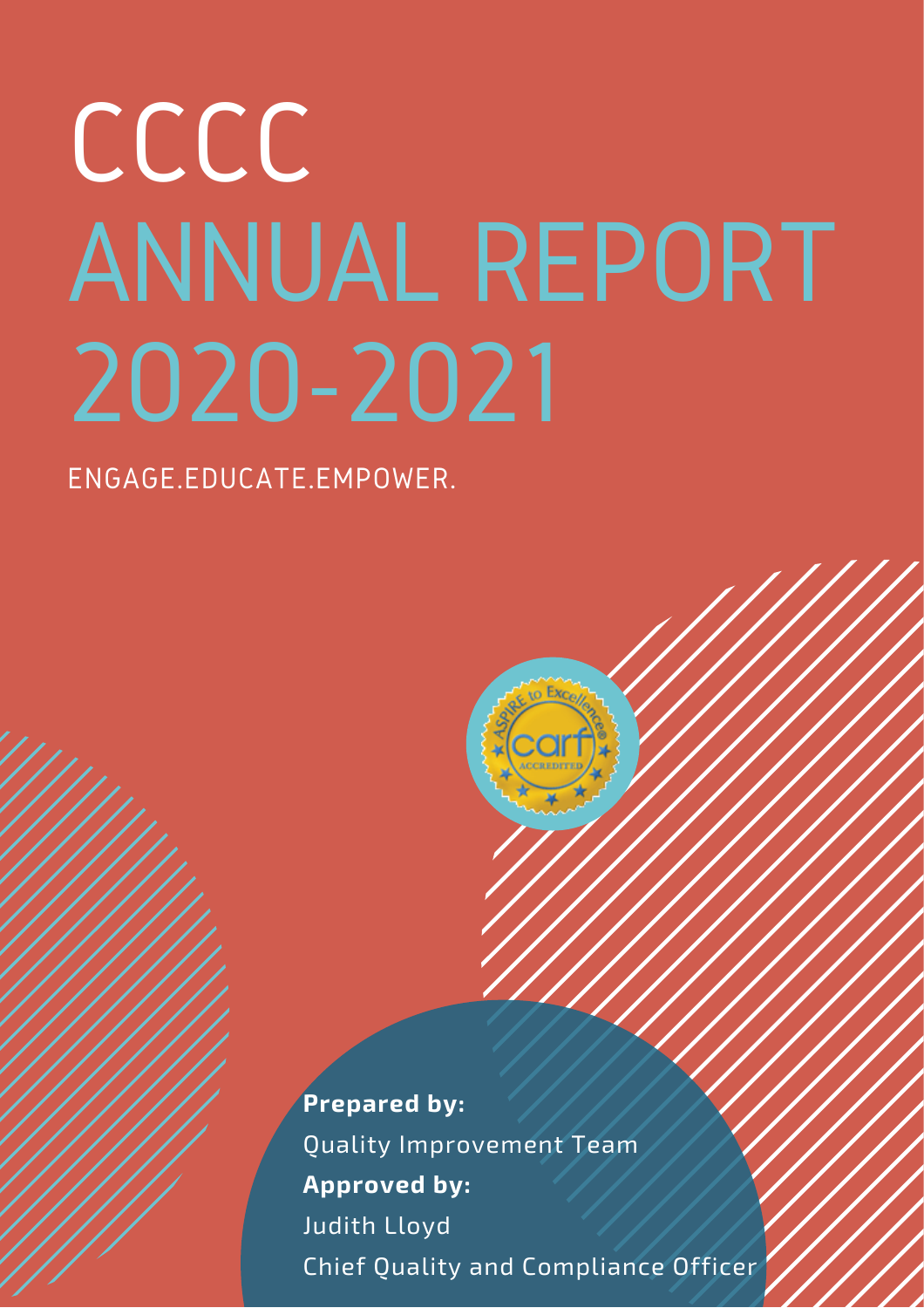### ABOUT US

#### Mission

The Mission of Capitol County Children's Collaborative (CCCC) is to empower youth & families through the provision of comprehensive and person-centered care that promotes the maintenance of healthy and independent family functioning.

#### Vision

This mission is supported by the belief that children and their families are remarkably resilient and are more than capable of positive growth and development when provided with effective community centered service and support.

### STRATEGIC PLAN



Each year we focus on the 4 pillars/ departments that make up Capitol County Children's Collaborative: Quality, Fiscal, Clinical & Community Resource. We looked at how each pillar made a difference in the lives of the youths and families we worked with.

We understand the importance of each pillar and the superb effort and delivery it takes to create a solid foundation. Each pillar is integral to the other and it is imperative that there be keen focus on the accessibility factors for each.

Come take a look at some of the impact and progress we have made, some challenges we've faced, and also see where we would like to be in FY' 21.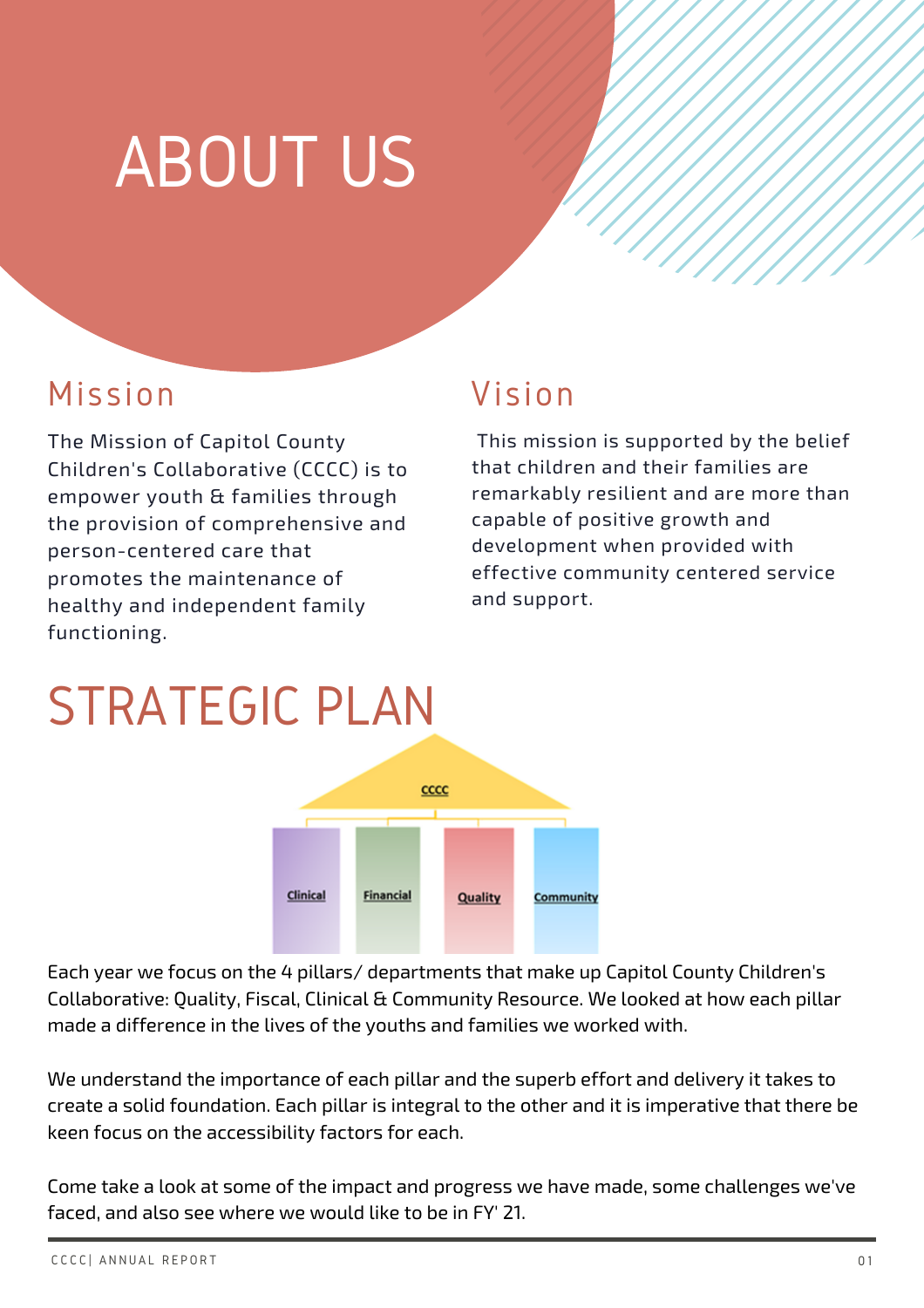### WHAT THEY'RE SAYING

"Ms. Randall encouraged any parent who does not have CMO to utilize these agencies as they have been a support for her through some difficult times with her sons and now she is seeing more positive outcomes from them which she contributes to the diligence of the agencies/care manager."

Regina from Disability Rights says " I like Bret, his advocacy and strengthbased way of running the meetings!"

"Mr. Ponton sang Tyasia's praise in terms of how wonderful it has been to have her as Reggie's care manager, how supportive Tyasia has been with getting them through the court process and finding services/supports for Reggie."

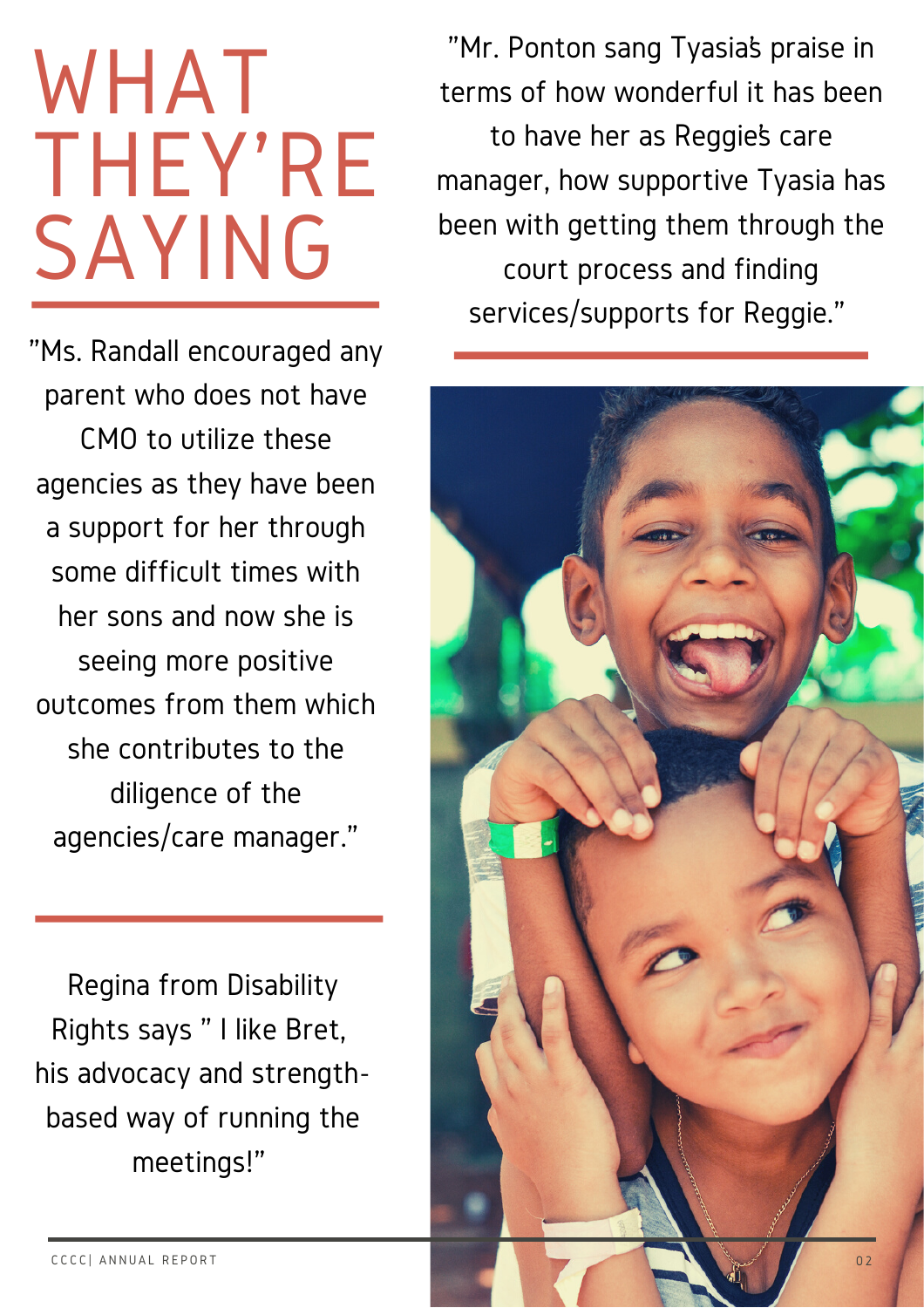# HIGHLIGHTS

"Merlina is going above and beyond providing support and guidance to a Great grandmother in the adoption process of her great-grandson. She's been recognized by the family and from youth's team. CASA: "I wanted to thank you so much for all you have done for the Millers and the boys since you have been working with the family. You are incredibly patient and have really extended yourself to assist the family and have been so gracious. In the 13 years I have been a CASA, I have worked with many CMOs and you are the very best. Thank you as well for your courtesy and helpfulness"

"The maternal grandmother of Tyana had nothing but praises for Danielle. It was reported that Danielle is resourceful and supportive of youth who happens to be a teen mom. Ms. Brown reported that she only trust Danielle with her granddaughter. It was reported that Danielle has been there for her and youth over the last 5 years. Even though youth continues to exercise poor judgment, Ms. Brown still thinks the world of the work that Danielle has done and continues to do for youth and the family."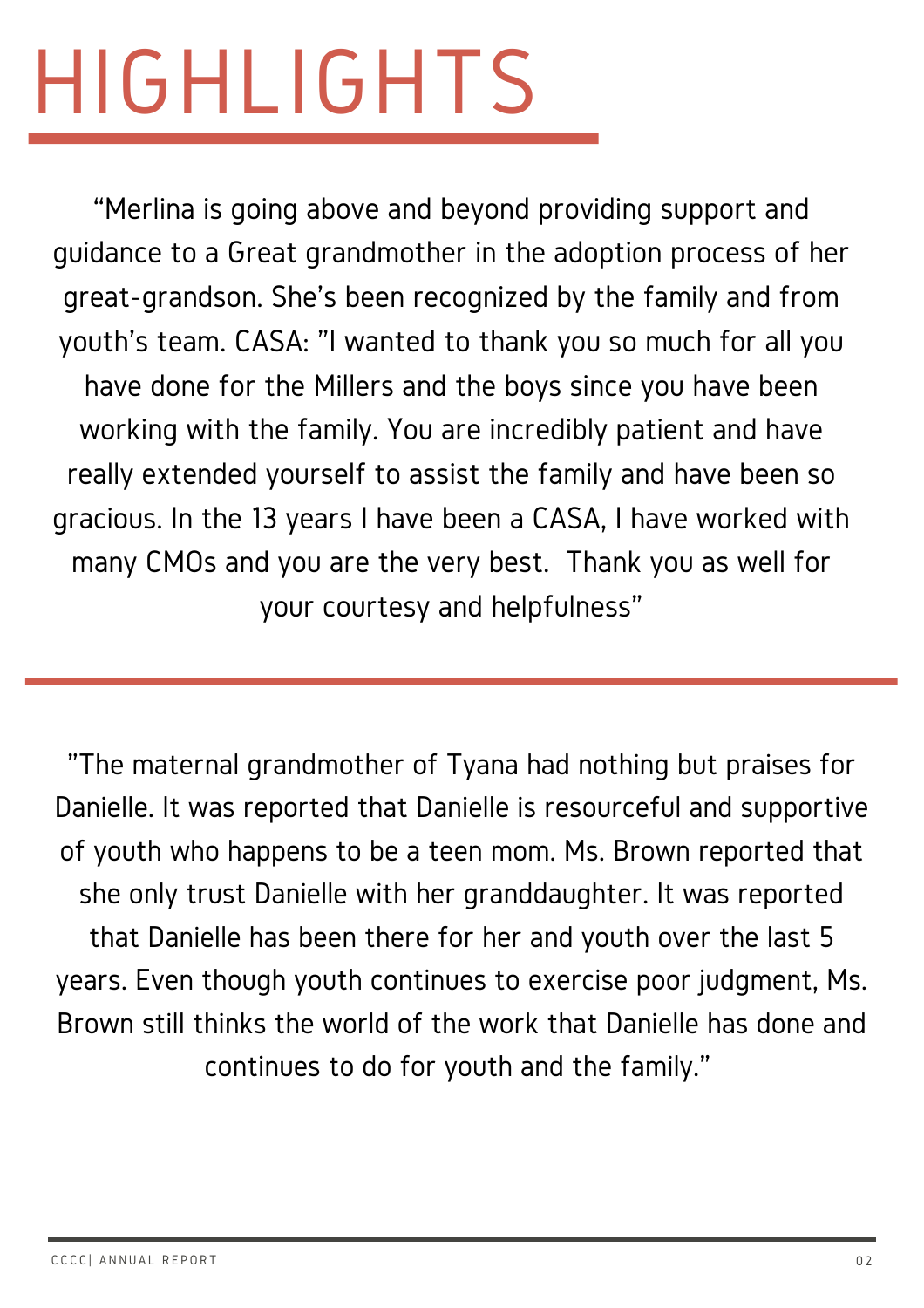# HIGHLIGHTS

"Christie's dedication and compassionate heart is AMAZING! She is driven and goes that EXTRA mile to support all youths. Her advocacy and networking ability is exceptional and noticed by providers and youths/families alike. She has been recognized by Performcare, JJC, the Judge and many others, ALL who echoed and expressed their gratitude and appreciation for the loyal work Christie consistently provides. One specifically said that Christie "has an amazing spirit that shines through in the advocation for CSOC families/youth". She endlessly works doing whatever it takes to ensure that the youths needs are met reminding me of the energizer bunny who just keeps going and going. In the month of April, there was a significant increase in court hearings, and she successfully attended all the hearings advocating for each youth. She also accompanied a CM Supervisor in a last-minute Friday OOH admission which, although this lies outside of her role, she did without a moment's hesitation. Christie's dedication goes above and beyond her duties and her passion really does make an impact on the youths served. She is admired for believing in every youth, her unending passion/advocacy, and her innate true heart of gold."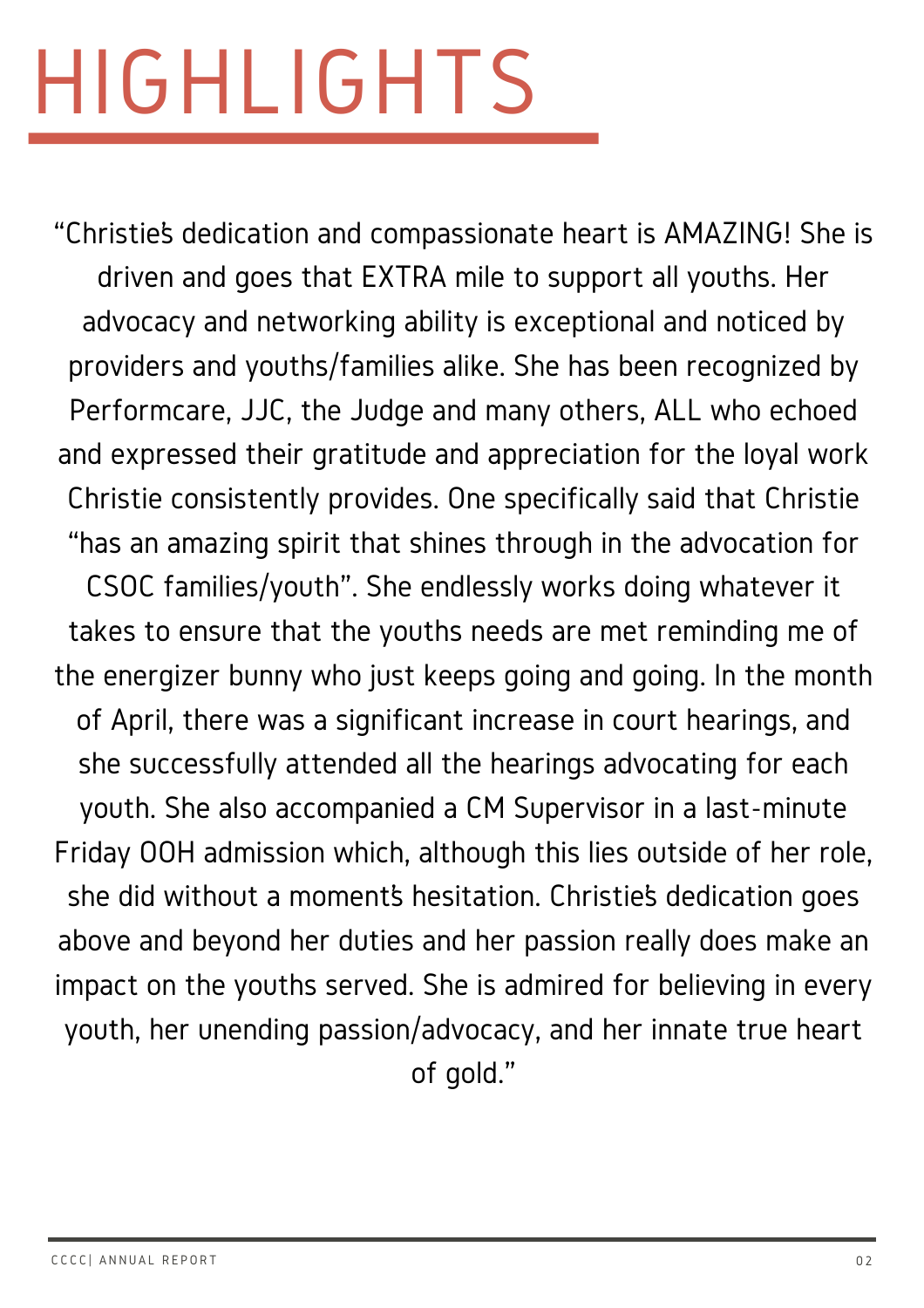# NNUA TISTICS



### COMMUNITY

Percentage of youth that were maintained in their community. CCCC strives for a decrease in the number of youth in Out Of Home (OOH) treatment settings.



### **SATISFACTION**

Percentage of families that reported satisfaction with there Care Managers



### YOUTH TOTAL

Percentage of youth served increased by 7 percent this fiscal year.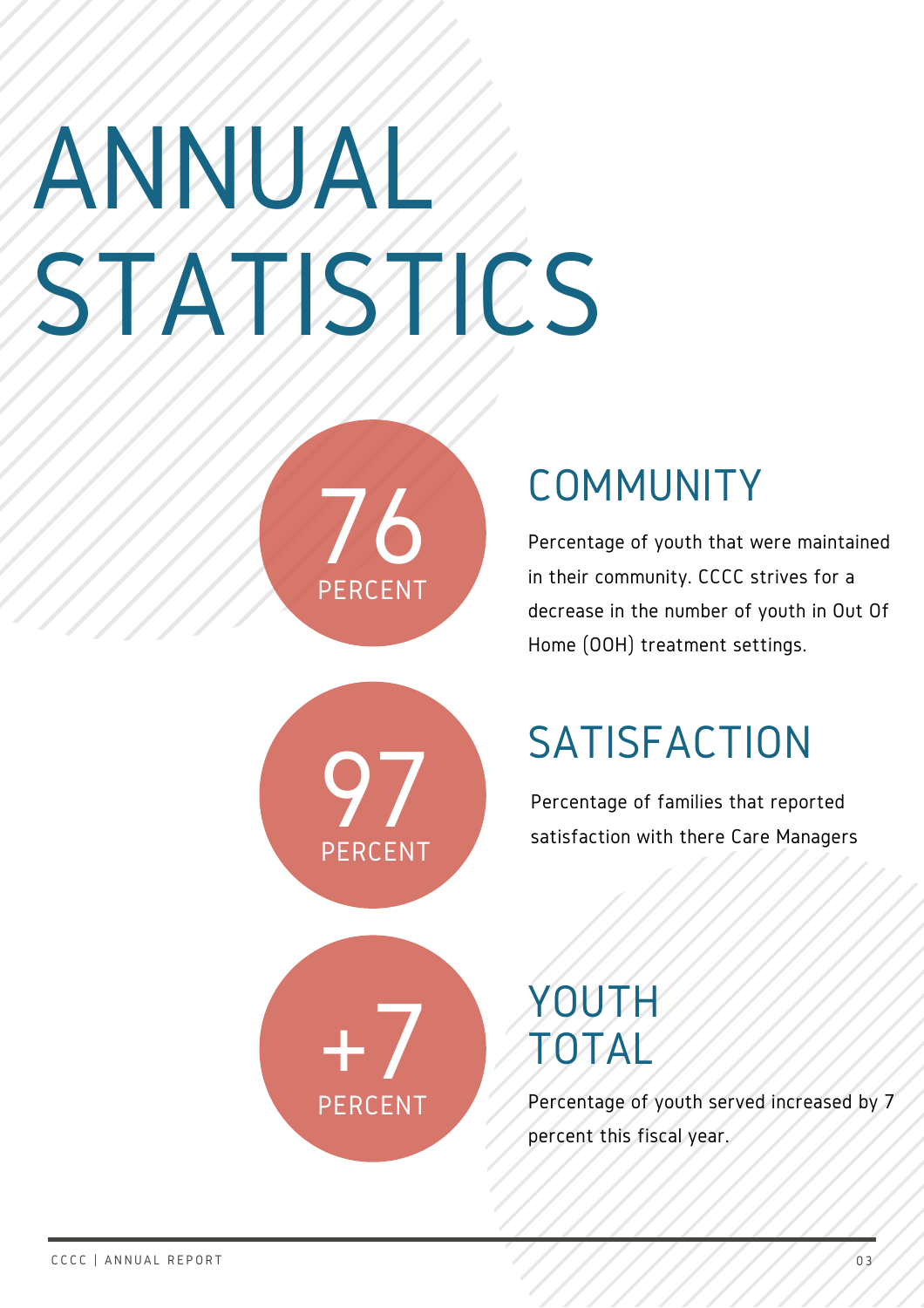## TOTAL YOUTH PER MONTH



### Total Youth

Our total youth for the FY'21 duplicated (includes youth who have been previously enrolled with us) is 1,380 and our unduplicated ( youth that has not been previously enrolled) is 964 youth.

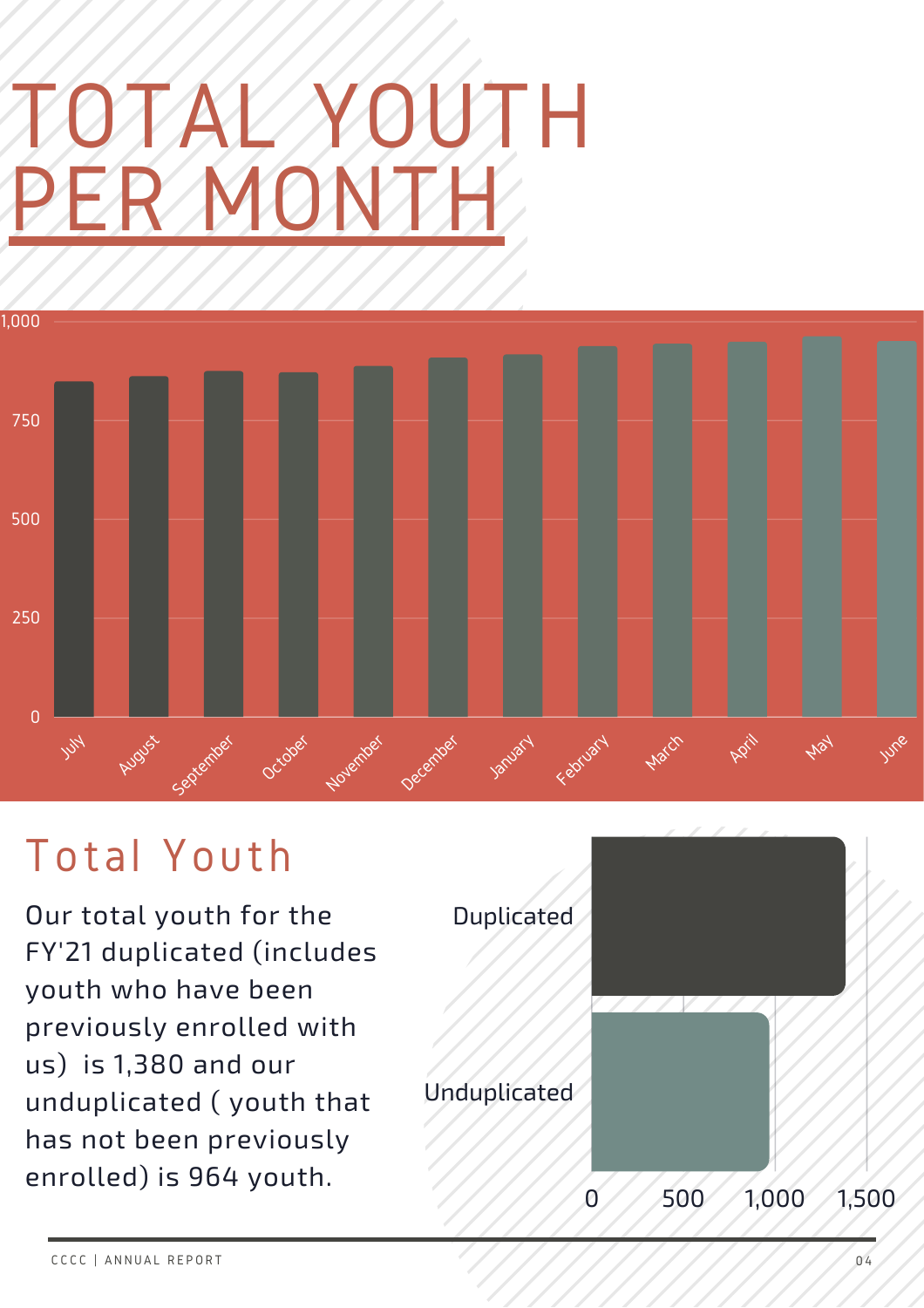# YEAR END HIGHLIGH



Home OOH



**CONTRACT** 

750

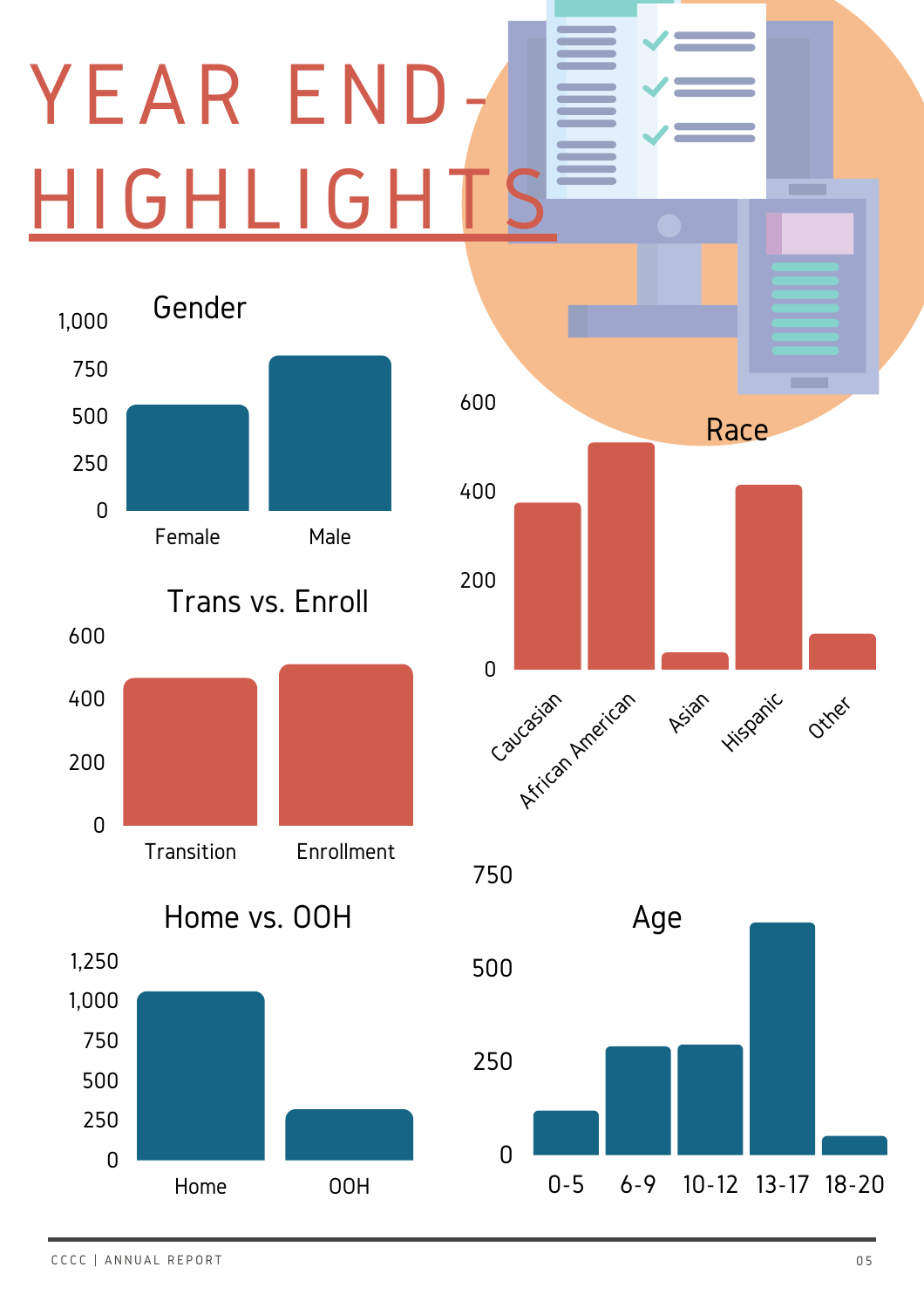# FLEX FUND BREAKDOWN

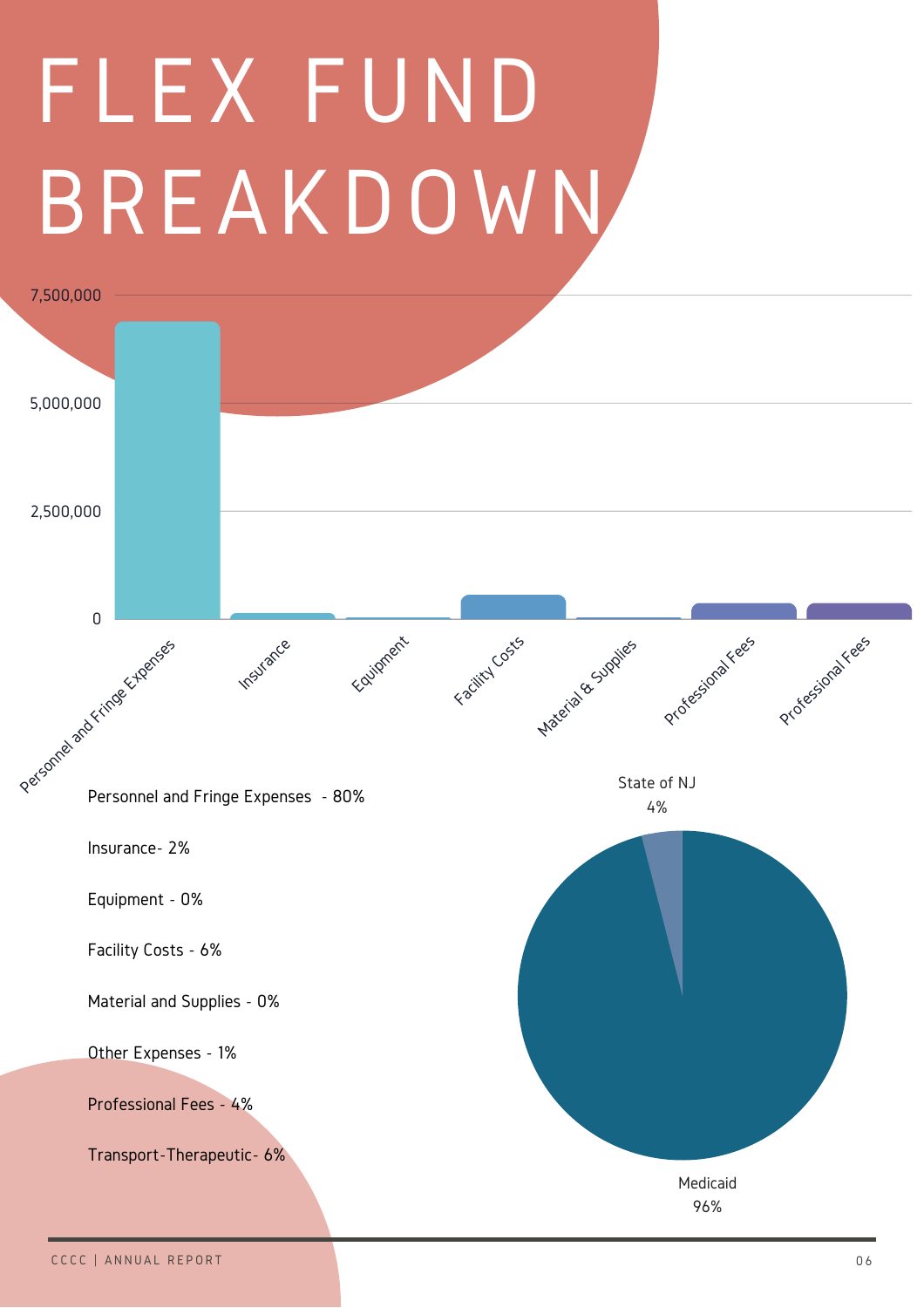## Community Resources

### **Accomplishments**

- Community Resources successfully held a Virtual Community Resource Fair, after being unable to host this Annual event in-person due to the Pandemic (Covid-19) and restrictions on in-person engagement with Providers.
- Request for and Recommendation of Community Resource Funds to create a new or support existing services with a Provider in the community

### Challenges:

- While our current operations allow for in-person engagement and activity, there have been and continue to be barriers to other operations (community partners) having accessibility to meet in-person needs.
- Resources (availability to manage tasks and support ongoing efforts to successfully meet each goal individually)

- Expand social media and Resource Net presence; frequent updating with activities, events, information
- Re-evaluate internal referral process & authorization for reimbursement of flex fund services
- Increase outreach within the community in order to bring increased awareness regarding CMO services – i.e to physicians, families, other community providers who continue to engage our families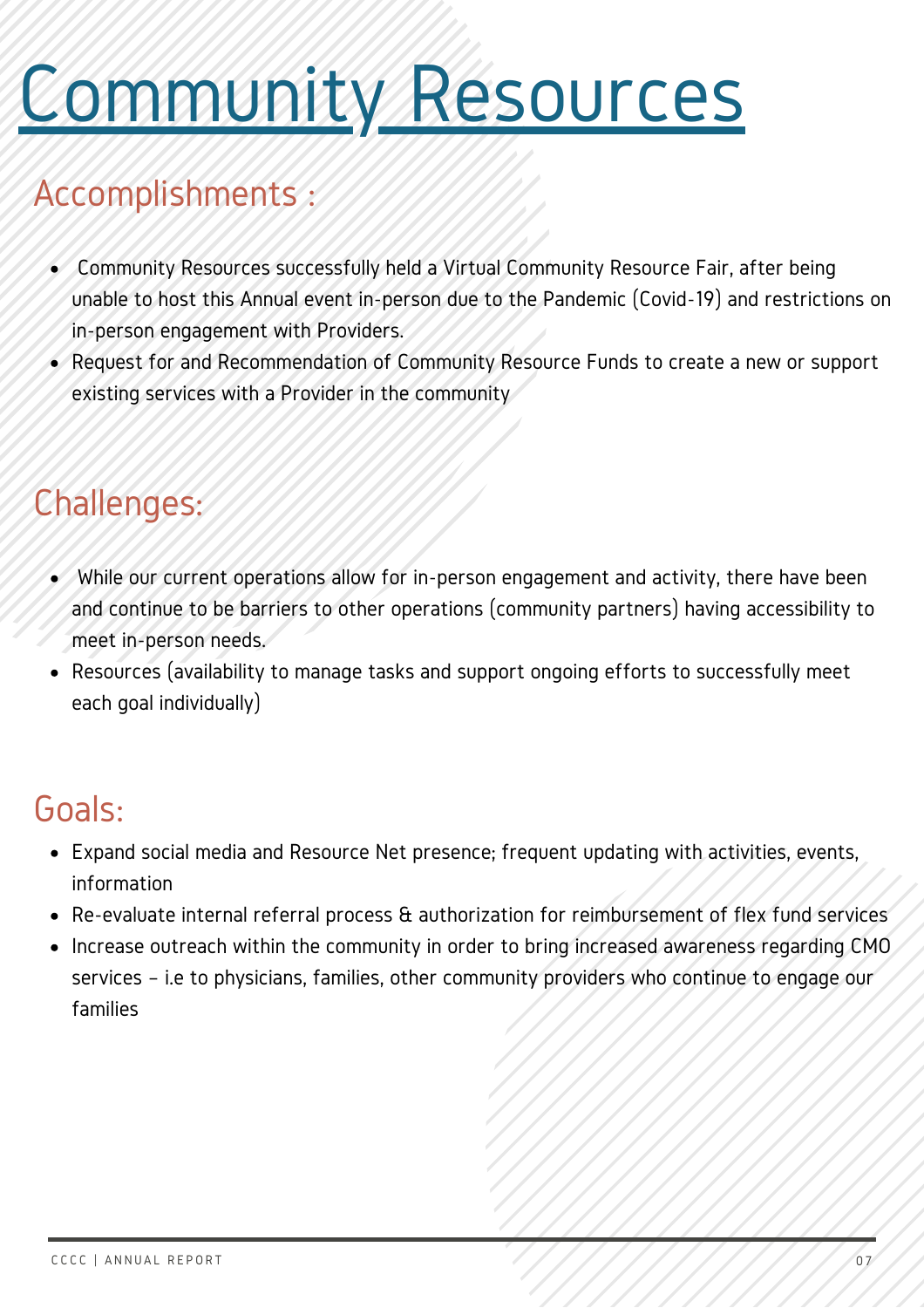## Clinical Dept.

### Accomplishments:

- This year our staff responded to an everchanging landscape behind the services we provide. Our staff continued supporting youth through the pandemic, from navigating school issues and changes, to working with youth who were referred with increasingly complex clinical needs, and supporting youth and families through the many difficulties surrounding Out of Home (OOH) treatment in a pandemic.
- We fully transitioned all our new hire trainings to an online platform and had several staff learn to become Care Managers while working remotely.
- A new Judge was appointed to work with our kids involved in the juvenile justice system this year. Throughout the year we worked on improving our court processes including communicating with the court, developing a relationship with the new judge, and helping staff understand how best to support a court-involved youth.

### Challenges:

- It continues to be a challenge to find resources for Spanish speaking families as a result of long waits for Spanish speaking providers. As a result of long waits for Spanish speaking providers our Care Managers have had to play a role of informal supports.
- As a result of families being home consistently there has been an increase in issues generated from the parent child relationship which has proven to be a challenge for us to find appropriate and sustainable services to address.
- As families become more comfortable receiving in-home and in-person services, our staff has had to work hard to find providers willing to provide in-person services versus telehealth in line with families'requests.

- Navigate restarting field visits in a way that maintains the safety and health of our staff and families and honors our commitment to providing in the community support to our youth.
- Supporting families as the pandemic continues and they deal with the impacts of schooling and access to services, particularly in-home therapeutic and supportive services.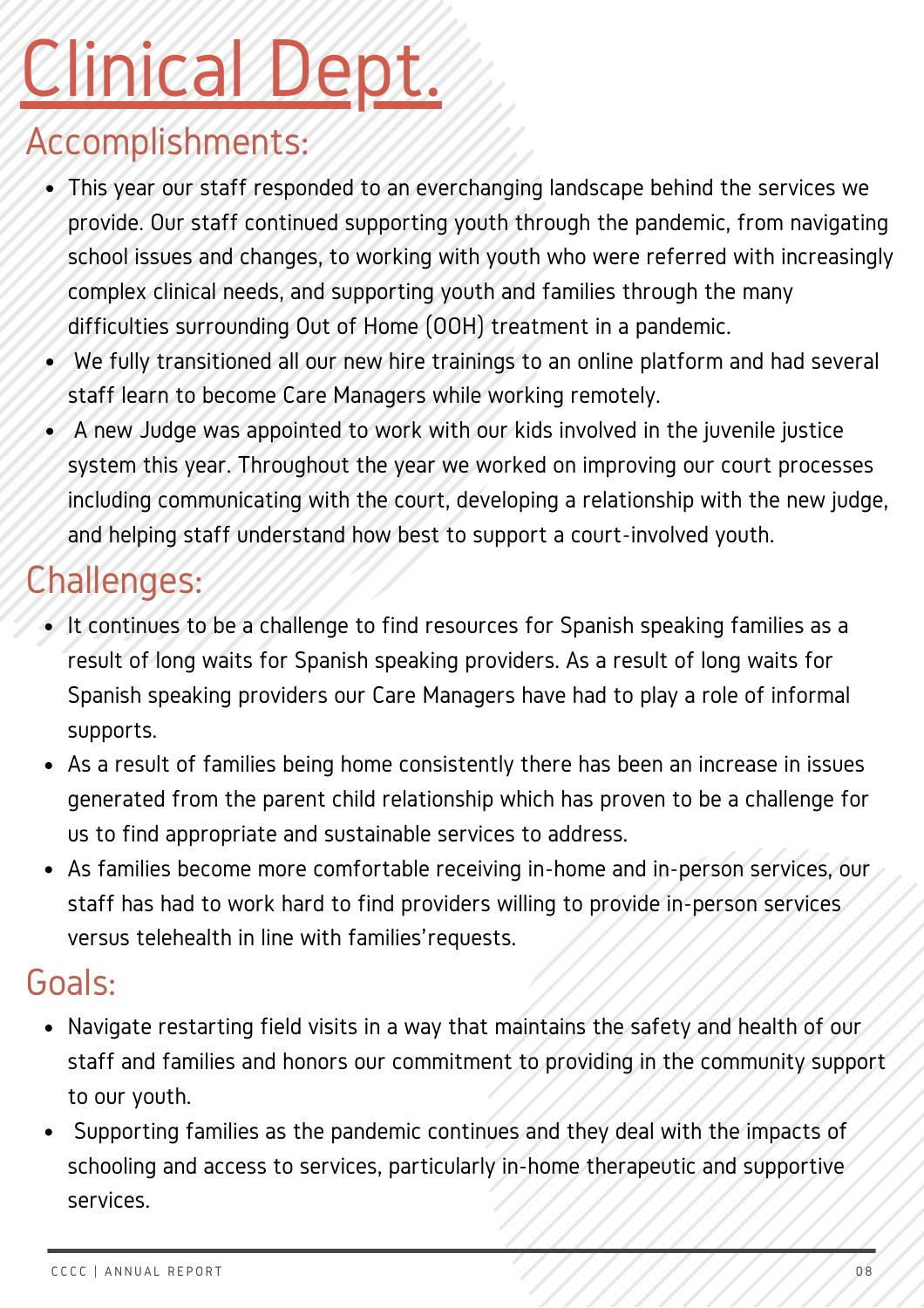### Educational Liaison

### Accomplishments:

- Assisted in ensuring that all students had the necessary internet connection and technology to complete online school while schools were in remote and/or hybrid settings
- Collected donations and completed the Annual Fill a Backpack Drive (gave out 148 backpacks for the 2021-2022 school year)
- Established a positive rapport with the Special Education Specialist in the Mercer County Superintendent's Office and maintains a rapport with Mercer County Superintendent.

### Challenges:

- Obtaining Letter of Intents from the Trenton Board of Education (TBOE) in a timely fashion due to concerns regarding fiscal responsibility for youth in CSOC Out Of Home (OOH) treatment programs.
- Home School Districts not being included in the treatment planning process (not maintaining contact with schools, not informing schools of possible need for OOH treatment, not informing school districts when OOH treatment is recommended, not keeping the home districts involved during OOH treatment).
- Obtaining information from schools due to Release Forms not being completed fully/correctly (no district or school listed).

- Begin providing presentations to parents, PTAs, etc. as requested/needed.
- Discussing the possibility of establishing quarterly collaboration/strategy meetings with districts to discuss mutual youth
- Attend NJEA Convention and represent NJ CMO along with the other Educational Liaisons in the state.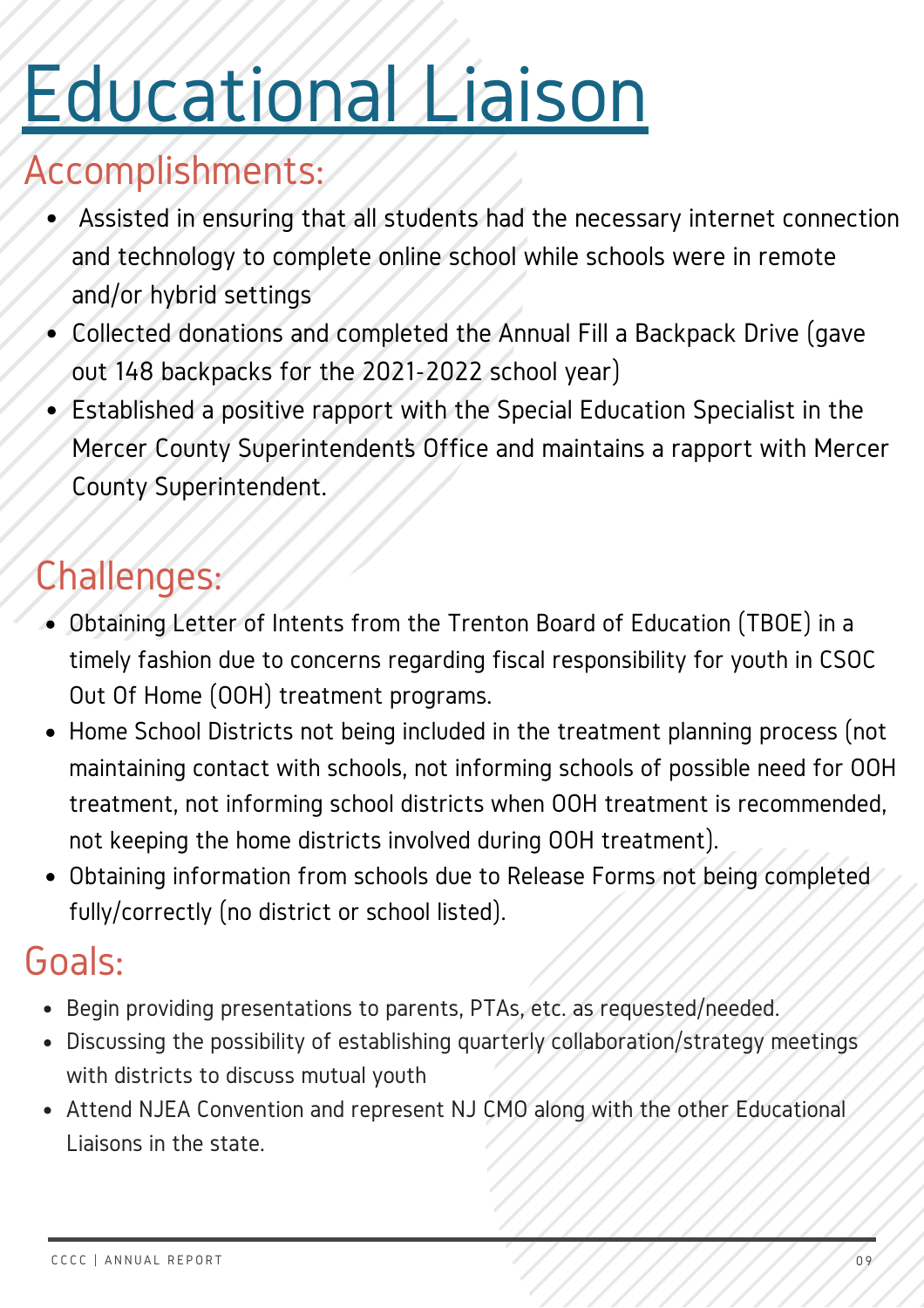### vality Improvement

### Accomplishments

- We have implemented systems to easily transition to remote work.
- Created efficient and user friendly systems to monitor quality of staff's work.
- Set up new systems that continued to help maintain work functionality.
- As a result of the increased census we have had a slight expansion (additional QI assistant) of the department to accommodate increased workload.

#### Challenges:

- We continue to have an issue with the buy-in barrier: on all levels; from Care Managers up  $\alpha$  also across departments.
- Missing the "hands-on"/in-person level especially with certain trainings such as Crisis Prevention Intervention, due to concern with pandemic.
- Consistently struggling to meet our "deliverables" due to family choice and families' desire to maintain remote meetings.
- With the increased census comes the need to restructure or acquire additional staff to meet the growing demands and continue to meet our deliverables within the required timeframes.

- Create and present different views of the dashboard and data for each departments.
- Create Job-aids to help CMs navigate the dashboards, and any/all new technologies and or processes implemented by QI.
- Create an update interactive dashboard that allows CMs to analyze their data as well as view data from different perspectives.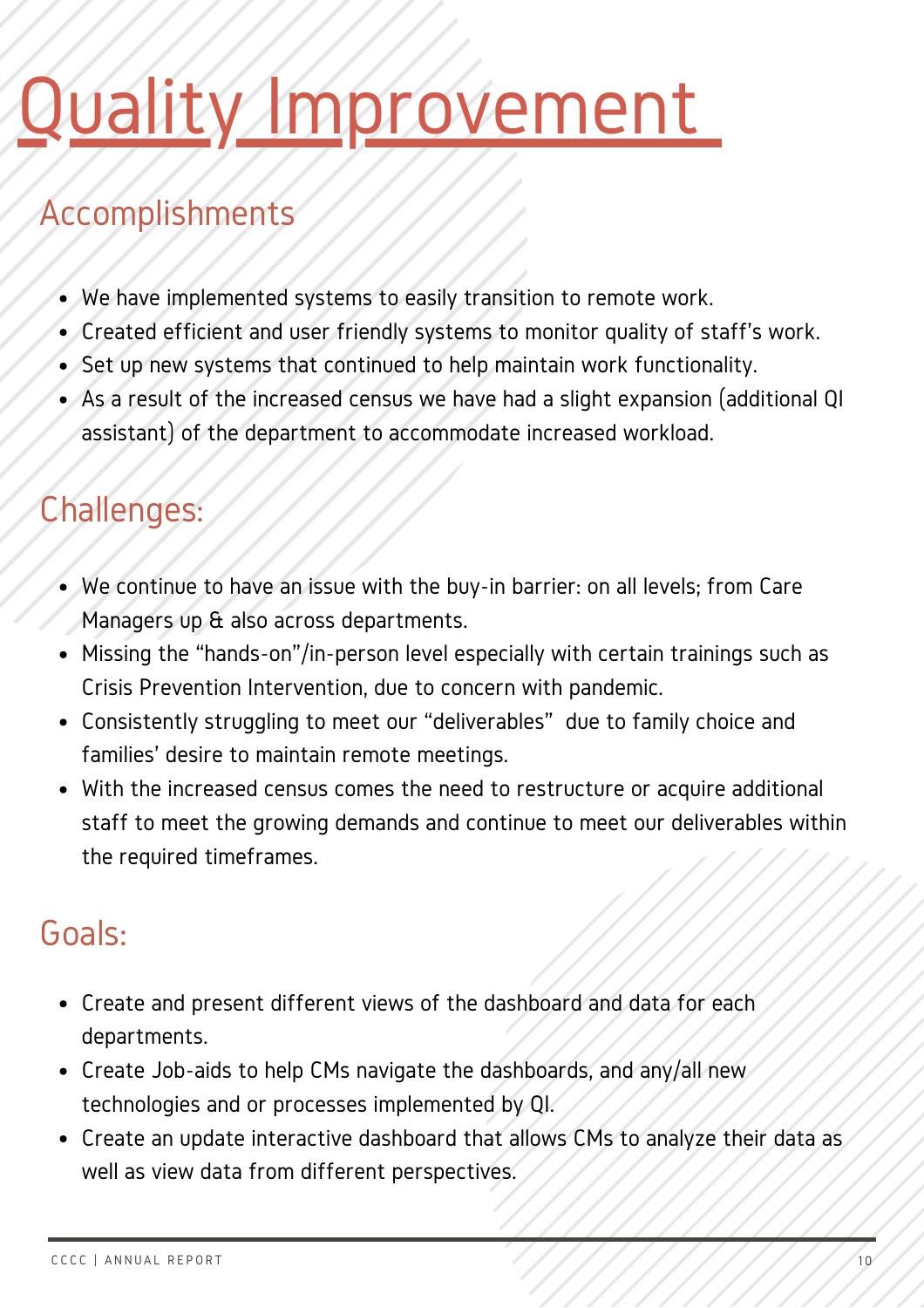### Fiscal Department

#### Accomplishments

- The fiscal department was able to collected 99% of net billed and sustain the collection percentages from prior year FY 2020; the fiscal department was able to improve our gross revenue billing by two (2) million since FY 2021. We have increased our youth count and with the great efforts from our PE Coordinator department, we were able to sustain a high collection.
- Since the disruption of our live system as a result of Covid-19 we have fortified our automatic payment system and now have solid controls with our Automated Clearing House (ACH) so there is no room for any fraudulent activities. Since the work environment change, our payment processing system has become one of our strongest controls since the changed environment.
- A more internal accomplishment was the restructuring of our chart of accounts to make the agency accounting payroll process more efficient. We have found ways to revamp those accounts to increase productivity while decreasing our labor time. We change our internal payroll recording process and saved approximately two to three hours when recording payroll functions every two weeks.

#### Challenges:

- To improve on the communication component within the Fiscal department we need to make some adjustments with our communication process within the department. The way the working environment is changing so rapidly, we must continue to improve, increase our communication skills, and adapt to these changes so we can work as a team and get the job completed with less stress.
- Improve on generating financial reports in a timely manner. Improving our overall closing process will help improve this process tremendously and help streamline our data to become more available and easily retrievable.

- Looking ahead, continue billing at an exceptional rate of 99%.
- Keep on improving our accounting process and procedures to ensure audit compliance is up to par.
- Looking to restructure Fiscal Department to efficiently accommodate workload.
- Improve on our communication and being more responsive.